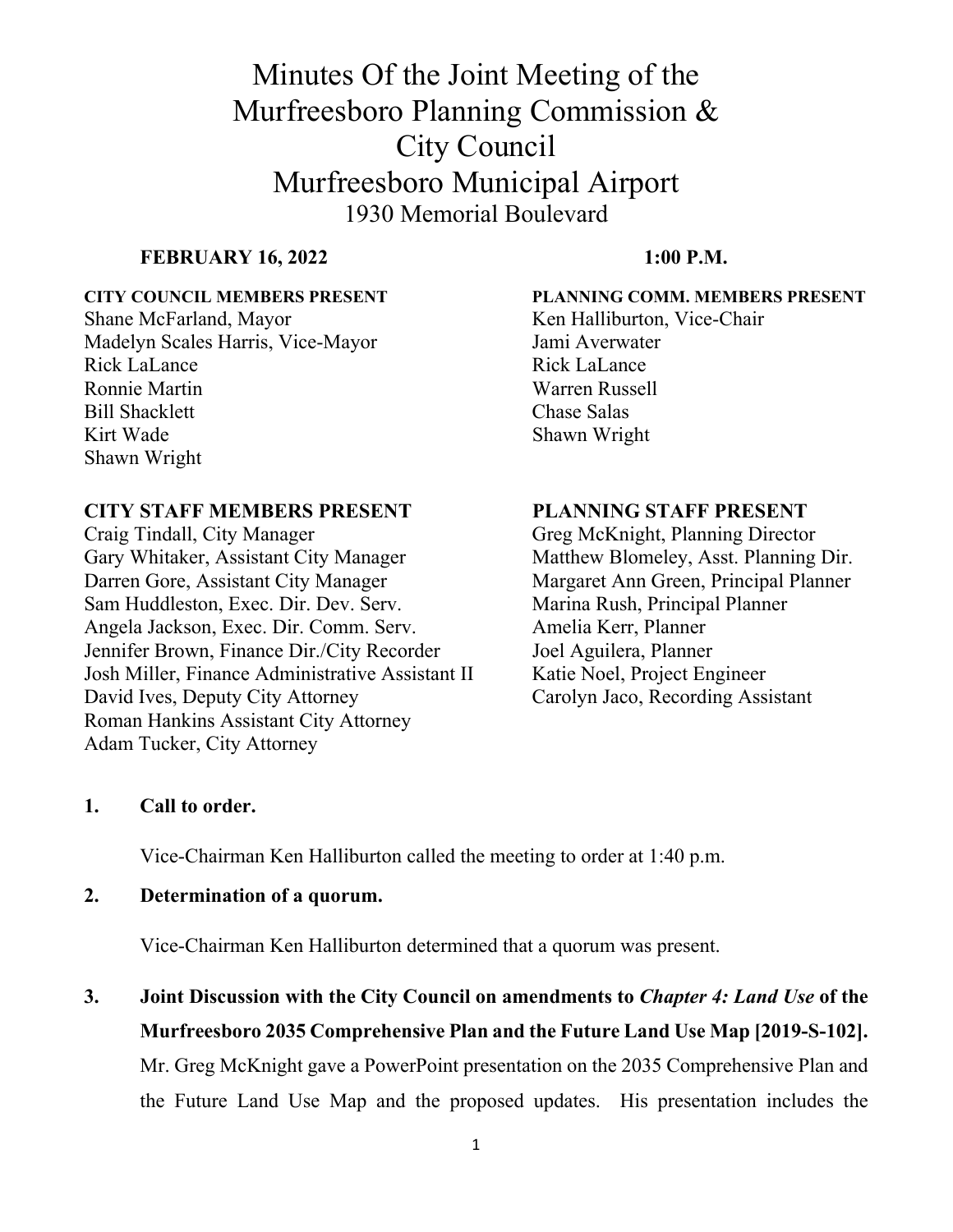# Minutes Of the Joint Meeting of the Murfreesboro Planning Commission & City Council

## Murfreesboro Municipal Airport

following topics: Purpose and History; Updates to Future Land Use Map; What the Comprehensive Plan is Not; Approach to Future Land Use Map Updates; and Proposed New Elements.

The City's consultant, Mr. Kevin Guenther of Ragan-Smith, continued the PowerPoint presentation and summarized key elements in Chapter 4. He explained that the Future Land Use Map includes new land use character areas such as Future Study Area (FSA); Auto Urban Residential (AUR); Mixed Form Housing (FH); Employment Generating (EG); and Business Innovation (BI).

Mr. Greg McKnight came forward to explain there would be a community outreach meeting on February 23, 2022 in the City Hall Rotunda. Next, during the Planning Commission meeting on March 16, 2022 these updates will be considered for adoption after a public hearing. If approved, it would go before City Council on or around March 24, 2022 for consideration to approve as Resolution of Support and Acknowledgement of the plan updates.

**There being no further discussion, the City Council meeting was adjourned.** 

**Vice-Chairman Ken Halliburton called for Planning Commission to take a fiveminute recess.** 

**Returning from recess, Vice-Chairman Ken Halliburton called the Planning Commission meeting back to order.** 

### **4. Approve minutes of the February 2, 2022, Planning Commission meeting.**

Mr. Chase Salas moved to approve the Minutes of the February 2, 2022 Planning Commission meeting; the motion was seconded by Mr. Rick LaLance and carried by the following vote:

Aye: Ken Halliburton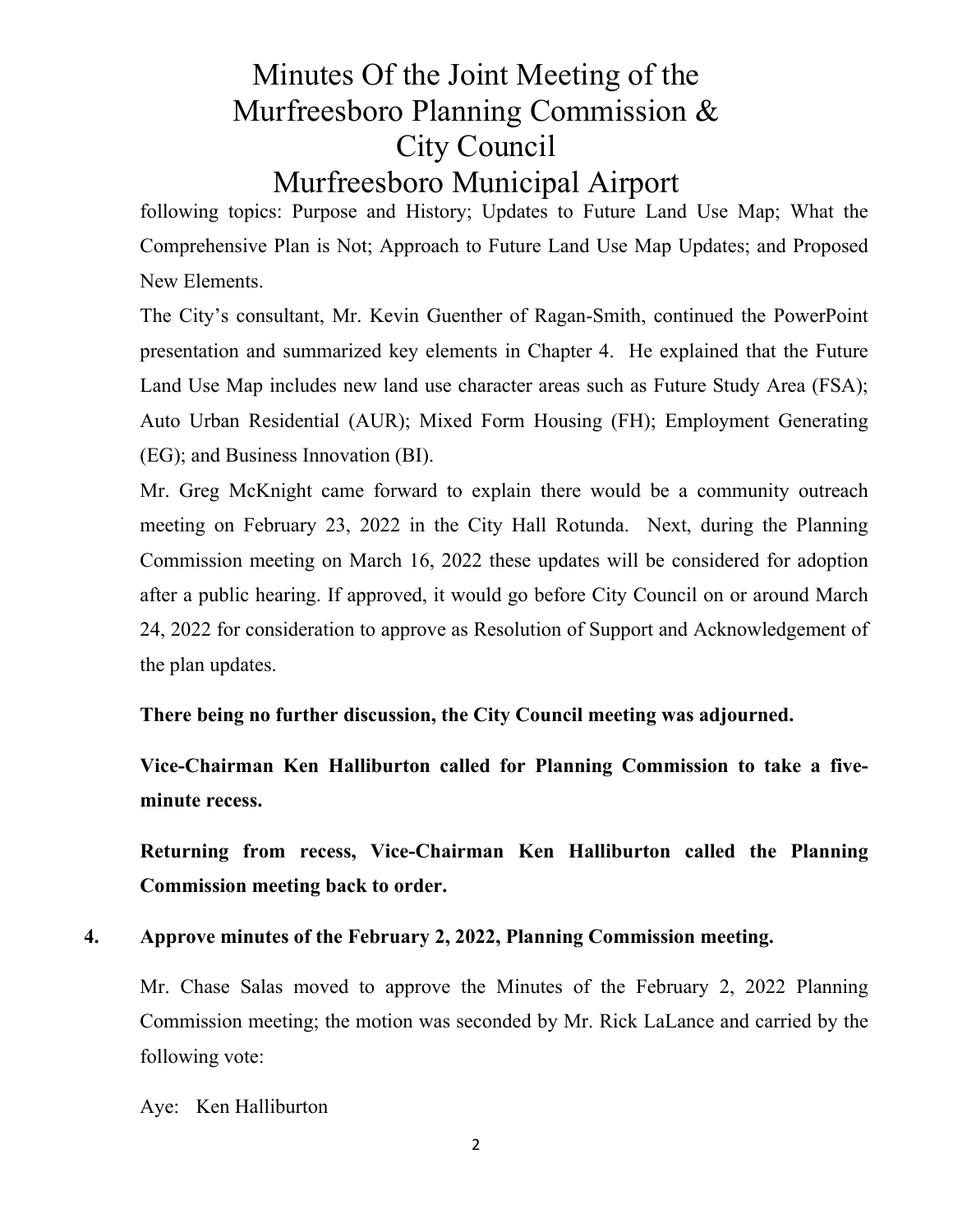Minutes Of the Joint Meeting of the Murfreesboro Planning Commission & City Council Murfreesboro Municipal Airport Jami Averwater Rick LaLance Warren Russell Chase Salas Shawn Wright Nay: None.

#### **5. Consent Agenda:**

Mr. Matthew Blomeley announced that revised staff comments for the following plat have been provided to the Planning Commission members. **Hooper One Lot Subdivision, Resubdivision of Lot 1 [2022-2005]**. Mr. Blomeley requested for the revised comments to be included in the record.

 **Hidden River Estates, Phases 3 and 4 [2021-3162]** site plan for 269 single-family attached dwelling units (townhomes) on 41.7 acres zoned PUD (Hidden Rivers PUD) located along the north side of Cason Trail east of Stoney Meadow Drive, Hidden River Holding Company, LLC developer.

**Bilbro & Vine Towns [2021-3173]** site plan for 5 single-family attached dwelling units on 0.36 acres zoned PRD located at the northwest corner of East Vine Street and South Bilbro Avenue, Gregg Stanley developer.

**One East College [2022-3003]** site plan for parking garage foundation on 2.5 acres zoned PUD and CCO located along East College Street, North Spring Street, East Lytle Street, and North Church Street, 705 4th Avenue South Holding Company, LLC developer.

**Cason Square Section 7, Phase 2, Lot 28 [2021-2132]** preliminary plat for 1 lot on 2.2 acres zoned CH located along Rideout Lane, American Pet Resort, LLC developer.

3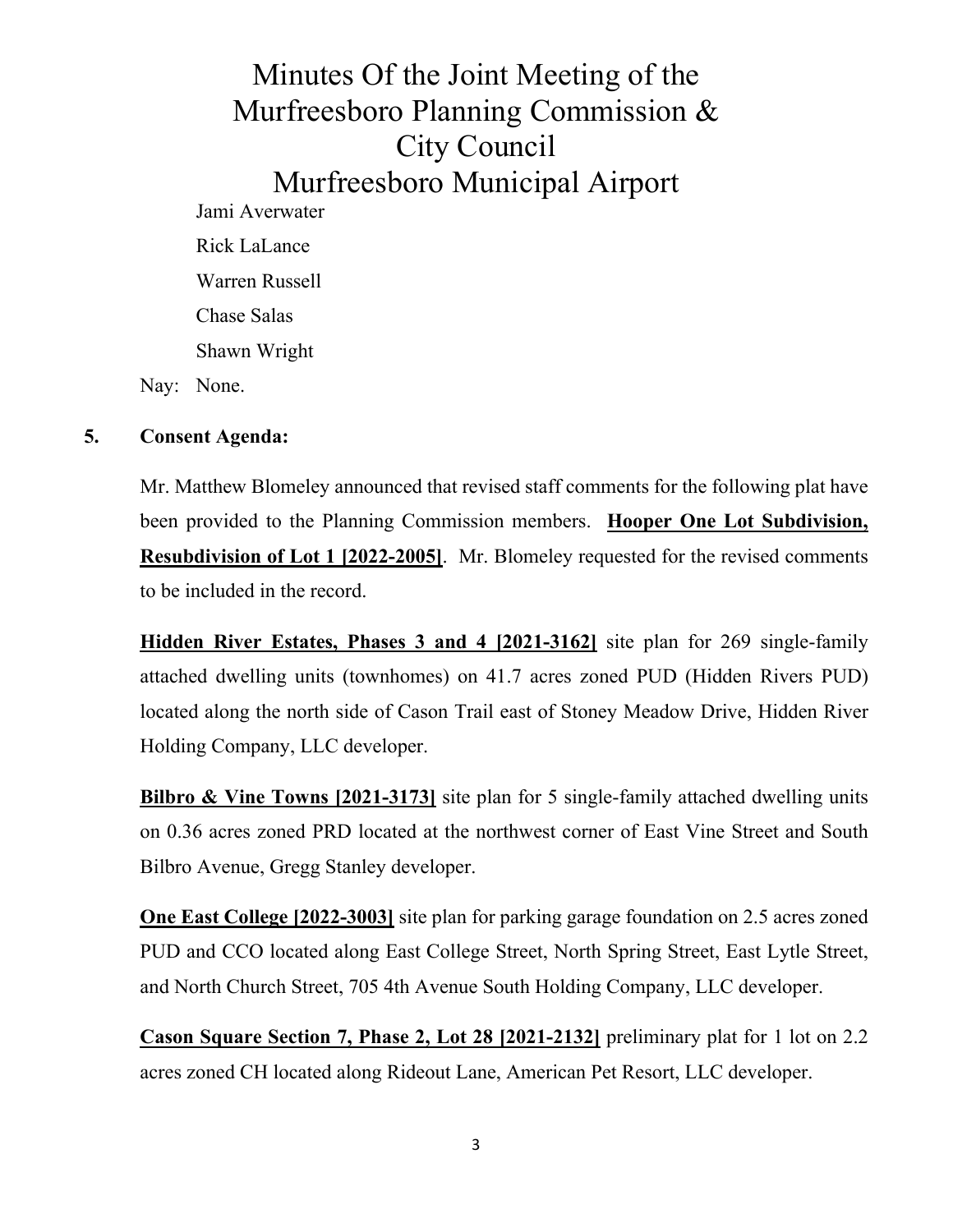**Warrior Village [2022-1001]** preliminary plat for 3 lots on 10.7 acres zoned CH located along Warrior Drive and New Salem Highway, JBL Partners developer.

**Warrior Village [2022-2001]** final plat for 3 lots on 10.7 acres zoned CH located along Warrior Drive and New Salem Highway, JBL Partners developer.

**Waite's Creek Crossing, Section 1, Phase 2A [2022-2008]** final plat for 7 lots on 1.6 acres zoned RS-A1 located along Welltown Lane, O'Brien Loyd Venture developer.

**Waite's Creek Crossing, Section 1, Phase 2B [2022-2009]** final plat for 5 lots on 1.3 acres zoned RS-A1 located along Welltown Lane, O'Brien Loyd Venture developer.

**Waite's Creek Crossing, Section 3 [2022-2010]** final plat for 15 lots on 3.4 acres zoned RS-A1 located along Welltown Lane, O'Brien Loyd Venture developer.

**The Crossings of Three Rivers, Resubdivision of Lots 37-42 [2022-2002]** final plat for 8 lots on 0.77 acres zoned PRD located along Hospitality Lane, Lennar Homes of Tennessee, LLC developer.

**River Landing Townhomes, Section 1 [2022-2003]** easement plat and horizontal property regime plat for 101 units on 21.2 acres zoned PUD located along Northwest Broad Street, Forestar (USA) Real Estate Group, Inc. developer.

**Hooper One Lot Subdivision, Resubdivision of Lot 1 [2022-2005]** final plat for 2 lots on 13.1 acres zoned RS-15 located along Siegel Road, Bruce Hooper developer.

**Lee Street Townhomes [2022-2006]** final plat for 1 lot and horizontal property regime plat for 7 units on 0.66 acres zoned PRD and CCO located along Lee Street, Lee Street Partners, LLC developer.

 **River Downs Annex, Section 2, Phase 2 [2022-2007]** final plat for 7 lots on 3.4 acres zoned RS-10 located along Firerock Drive, Alcorn Properties, LLC developer.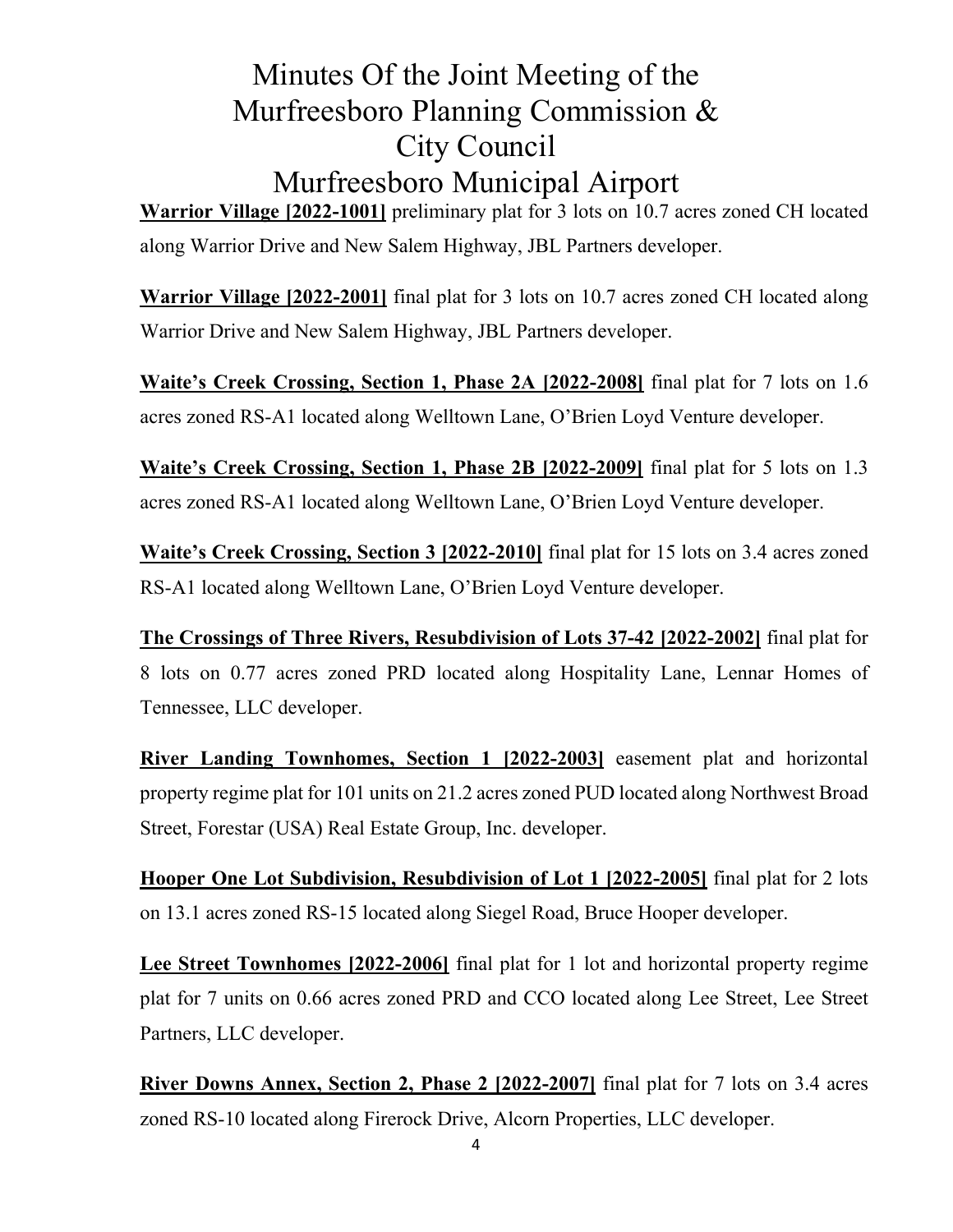## Minutes Of the Joint Meeting of the Murfreesboro Planning Commission & City Council Murfreesboro Municipal Airport **Thomas D Blair, Lot 3, and Resubdivision of Lot 2 [2022-2011]** final plat for 2 lots on

9 acres zoned L-I, located along South Church Street, Swanson Developments LP, developer.

**Bilbro and Vine Towns [2022-2012]** final plat for 1 lot on 0.73 acres zoned PRD located along South Bilbro Avenue and East Vine Street, Abington Properties, LLC developer.

There being no further discussion, Mr. Warren Russell moved to approve the Consent Agenda subject to all staff comments, including the revised staff comments for the Hooper One Lot Subdivision final plat; the motion was seconded by Ms. Jami Averwater and carried by the following vote:

Aye: Ken Halliburton Jami Averwater Rick LaLance Chase Salas Warren Russell Shawn Wright

Nay: None.

### **6. Plats and Plans:**

### **On Motion**

**Wyngate [2021-1041] preliminary plat for 77 lots on 33.6 acres zoned RS-8 and CF located along Franklin Road, Lennar developer**. Mr. Matthew Blomeley presented the Staff Comments regarding this item, a copy which is maintained in the permanent files of the Planning Department and is incorporated into these Minutes by reference.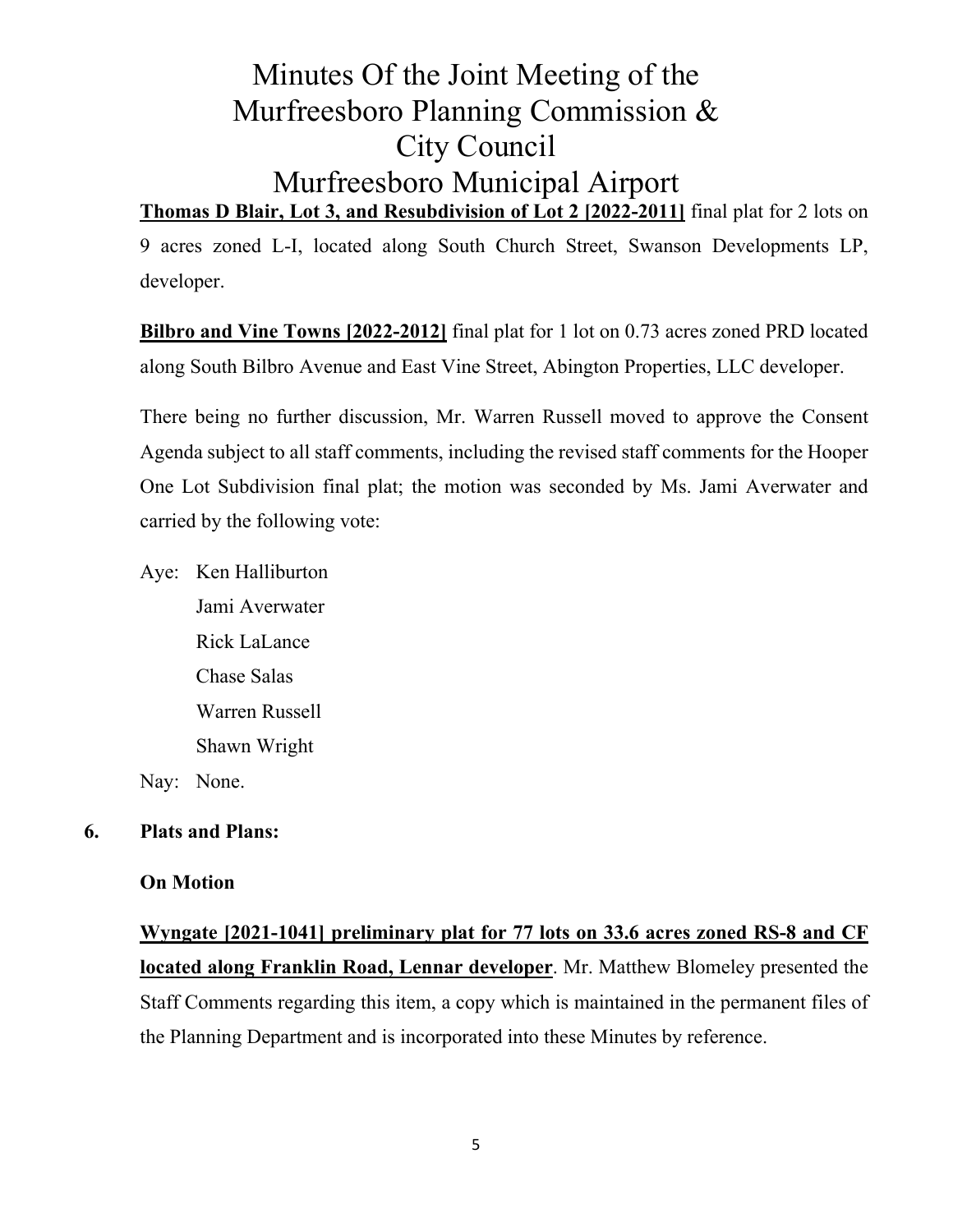There being no further discussion, Mr. Rick LaLance moved to approve the preliminary plat subject to all staff comments; the motion was seconded by Mr. Warren Russell and carried by the following vote:

Aye: Ken Halliburton Jami Averwater Rick LaLance Chase Salas Warren Russell Shawn Wright

Nay: None.

## **Parkway Place Region 4, Lot 12 [2022-3006] site plan for 3 industrial warehouse buildings totaling approximately 294,558 ft2 on 25.8 acres zoned PID located along the easterly side of Logistics Way, Swanson Developments, LP developer**. Mr. Matthew Blomeley presented the Staff Comments regarding this item, a copy which is maintained in the permanent files of the Planning Department and is incorporated into these Minutes by reference.

Mr. Joe Swanson, the applicant, was in attendance.

The Planning Commission began discussing the proposal and agreed that the proposed 4' "bumpout" for the office area was sufficient to set it apart from the remainder of the building.

There being no further discussion, Mr. Shawn Wright moved to approve the site plan subject to all staff comments including additional landscape screening along the public right-of-way to screen the dock and solid waste enclosure and flexibility for the location of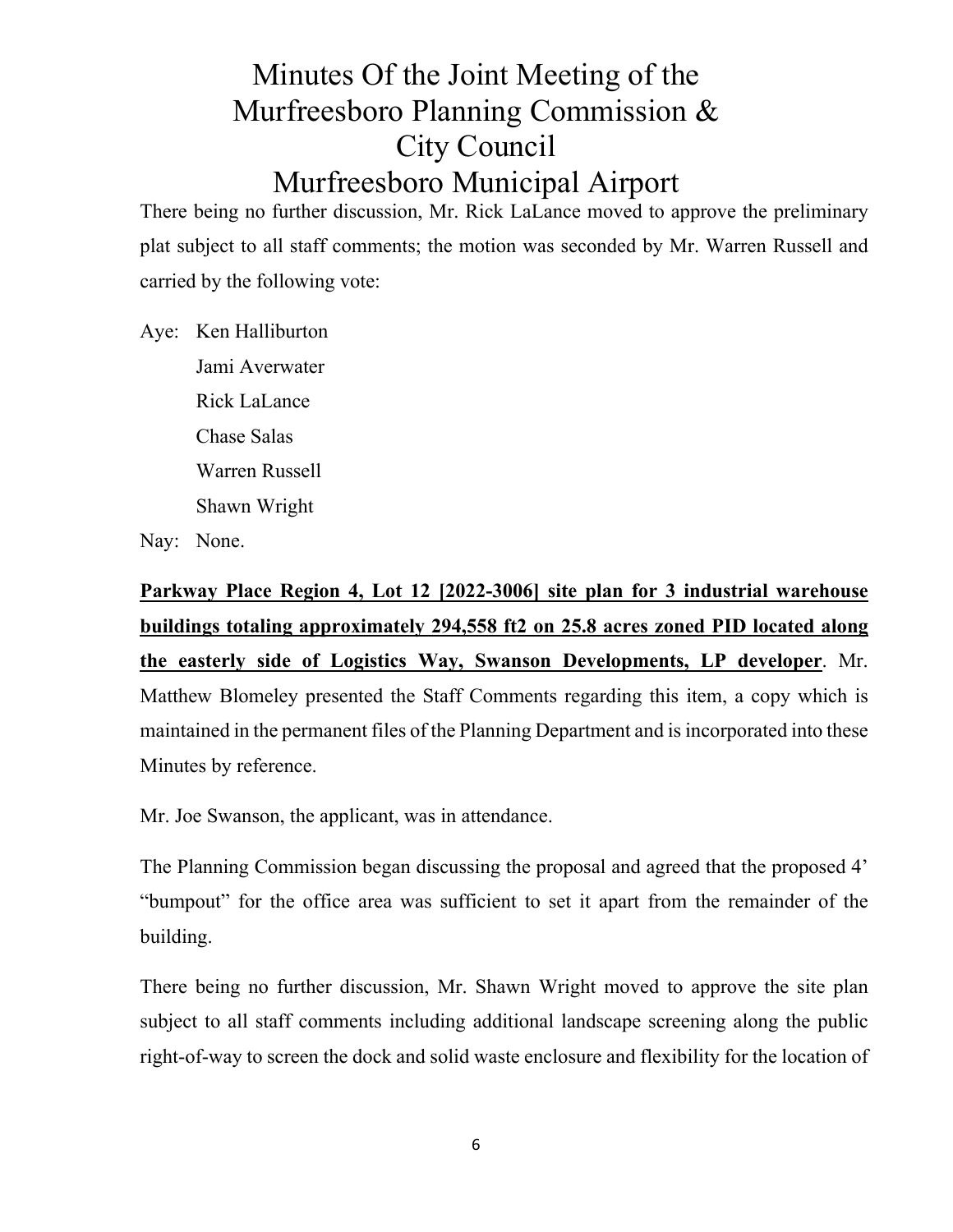the solid waste enclosure to be approved by staff with the prior to permit site plan review; the motion was seconded by Mr. Rick LaLance and carried by the following vote:

Aye: Ken Halliburton Jami Averwater Rick LaLance Chase Salas Warren Russell Shawn Wright

Nay: None.

**Stonebridge at Three Rivers, Phase 2C [2022-3002] site plan for 24 single-family residential attached dwelling units on 8.8 acres zoned PRD located along Cason Lane, AR Nashville, LLC developer.** Ms. Marina Rush presented the Staff Comments regarding this item, a copy which is maintained in the permanent files of the Planning Department and is incorporated into these Minutes by reference.

Ms. Rush explained the applicant would not be able to obtain any building permits for this property until sanitary sewer upgrades were constructed and completed in this area.

Mr. Matt Taylor was in attendance to represent the application.

There being no further discussion, Mr. Chase Salas moved to approve the site plan subject to all staff comments; the motion was seconded by Mr. Warren Russell and carried by the following vote:

Aye: Ken Halliburton Jami Averwater Rick LaLance Chase Salas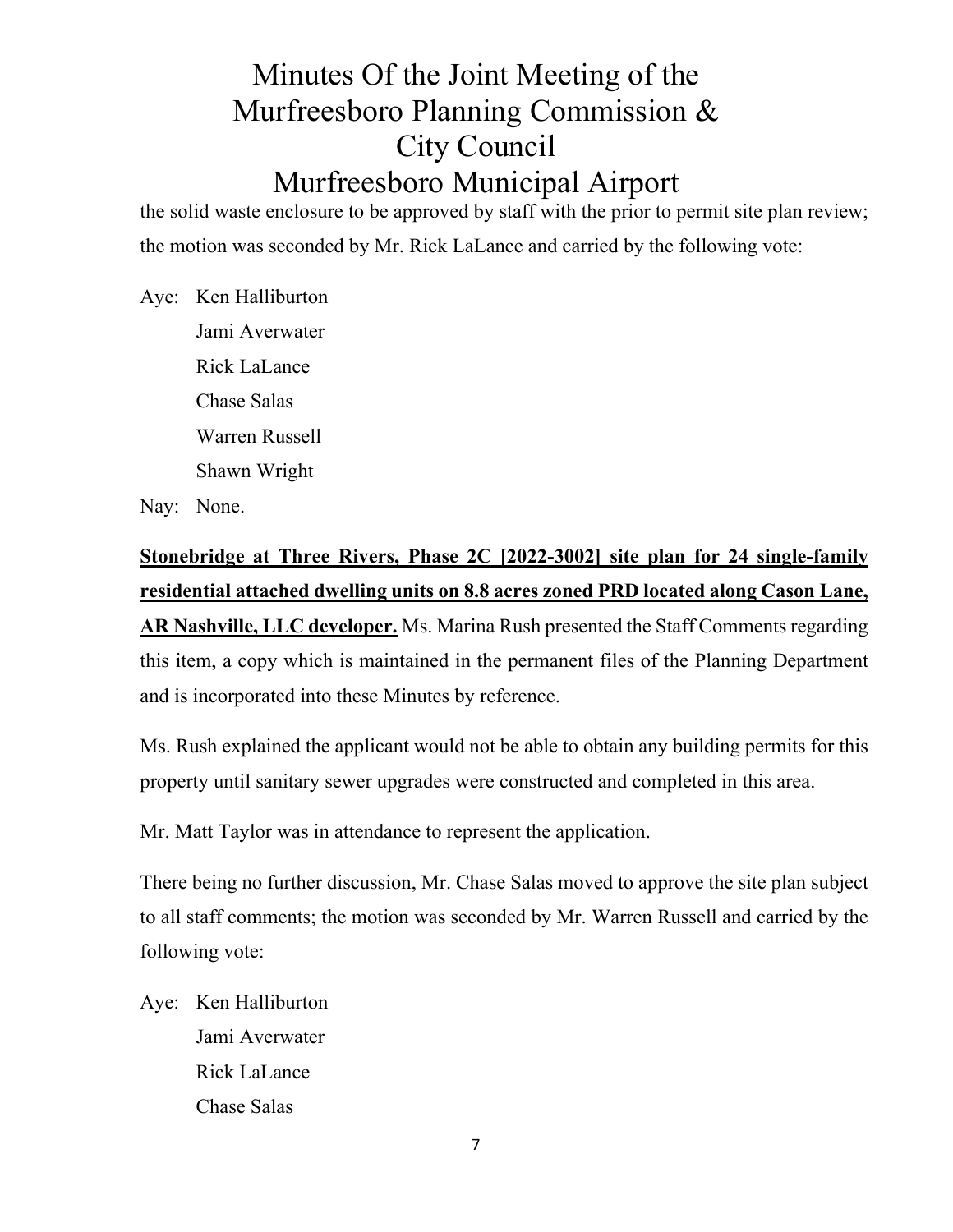Shawn Wright

Nay: None.

#### **7. New Business:**

Schedule Public Hearings

## **Proposed amendment to the Zoning Ordinance [2022-801] pertaining to the following**:

 **Section 2: Interpretation and Definitions; Section 18: Regulations of General Applicability; Section 25: Temporary and Accessory Structures and Uses; Section 34: Floodplain Zoning; and Chart 2: Minimum Lot Requirements, Minimum Yard Requirements, and Land Use Intensity Ratios (including Chart 2 endnotes),** 

**City of Murfreesboro Planning Department applicant.** 

Mr. Matthew Blomeley presented the Staff Comments regarding this item, a copy which is maintained in the permanent files of the Planning Department and is incorporated into these Minutes by reference.

The Planning Commission discussed the proposed amendments. Mr. Rick LaLance requested that additional information be provided regarding maximum building heights for industrial accessory structures in other jurisdictions.

There being no further discussion, Mr. Rick LaLance moved to schedule a public hearing on March 2, 2022; seconded by Mr. Shawn Wright, the motion carried by the following vote:

Aye: Ken Halliburton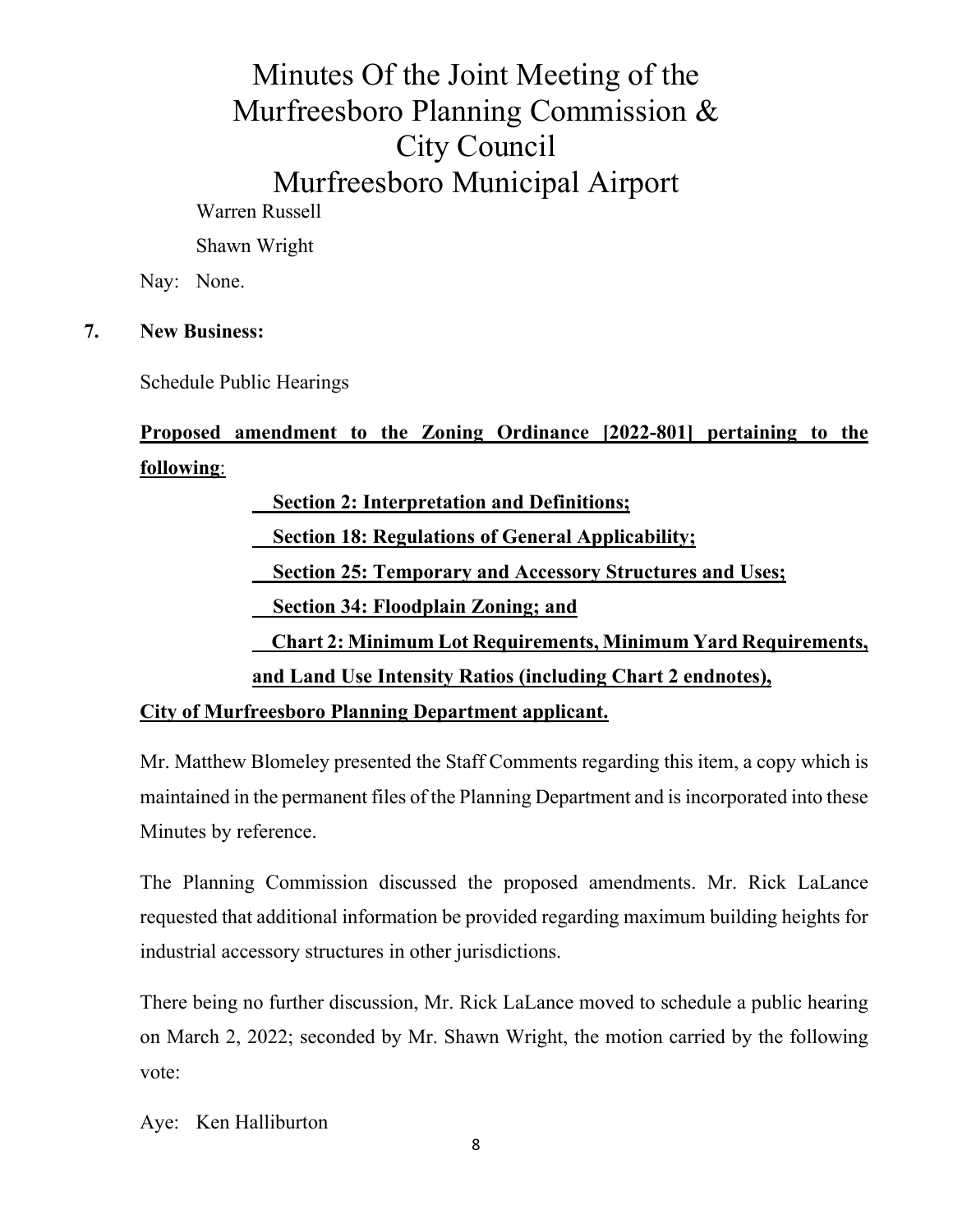Minutes Of the Joint Meeting of the Murfreesboro Planning Commission & City Council Murfreesboro Municipal Airport Jami Averwater Rick LaLance Chase Salas Warren Russell Shawn Wright Nay: None.

#### **8. Staff Reports and Other Business:**

## **Avenue [2021-6013 & 2021-3172] initial design review for plaza redesign on 97.5 acres zoned CH, GDO-1, & PSO located along Medical Center Parkway, Big V developer**.

Ms. Margaret Ann Green presented the Staff Comments regarding this item, a copy which is maintained in the permanent files of the Planning Department and is incorporated into these Minutes by reference. This item was deferred at the January 19, 2022 Planning Commission regular meeting.

Mr. Kevin Guenther (landscape architect) and Mr. Brandon Baxter (transportation engineer), both of Ragan-Smith, were in attendance to represent the application.

The Planning Commission discussed the proposal and agreed the pedestrian safety and traffic concerns had not been addressed. Vice-Chairman Ken Halliburton requested for Staff to review the commitments made by The Avenue developers for formal open space.

Mr. Rick LaLance moved to defer so the applicant can provide other alternative locations for formal open space; the motion was seconded by Mr. Shawn Wright.

Mr. Kevin Guenther stated he could provide a different plan in the near future.

Mr. Rick LaLance withdrew his motion for deferral.

On behalf of his client, Mr. Kevin Guenther withdrew the application from consideration.